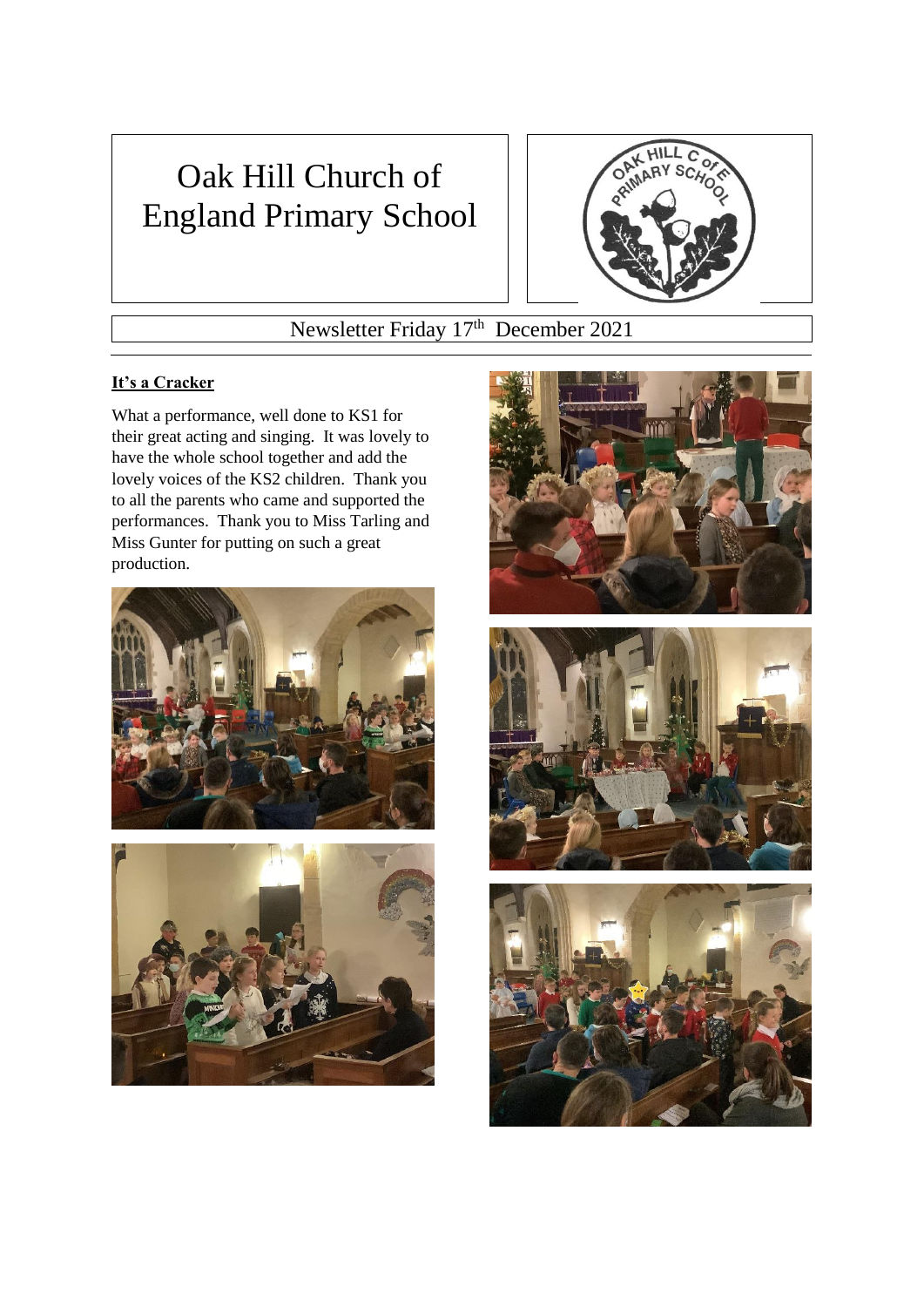

#### **Sport's Report**

We're all on the starting line; Lewis and Verstappen both tied on 365.5 points. Lewis already has seven victories of this race under his belt. Lewis immediately overtakes Max as the first lap gets under way. As the race goes on, Max's partner played a big part in this race by holding the other contenders up as Verstappen pitted. As the race continues it seems that Lewis will take his eighth title but, as the last lap finally comes into play, things start to get a bit messy. As this happens, Max seizes his big moment and overtakes Lewis. Spectators had a few disagreements as the F1 director apparently did not follow the rules by letting the other cars continue after the crash. As you can imagine Red Bull had no disagreements with the result!

Last week Jonathan Floyd ran a marathon in Valencia in two hours fifty-four minutes and thirty-six second!

#### **FOOHS**

Thank you for all your support this year! Our raffle was won by Becca Brookes.

Merry Christmas! **FOOHS** 

#### **Internet Safety**

As part of our support to parents, we will be sharing information on a regular basis about some of the challenges that our children face in the modern internet age.



### **Church Service in Alderton**

9.00am Great Washbourne – HC

4.00pm Dumbleton - Lessons & Carols by 'Christingle' candlelight

6.00pm Wormington – Lessons and Carols

Wednesday December 22nd at 4pm please come and enjoy some outdoor carol singing in Alderton Churchyard. We would love the children to set up the Nativity scene for the blessing of the crib so do bring them along.